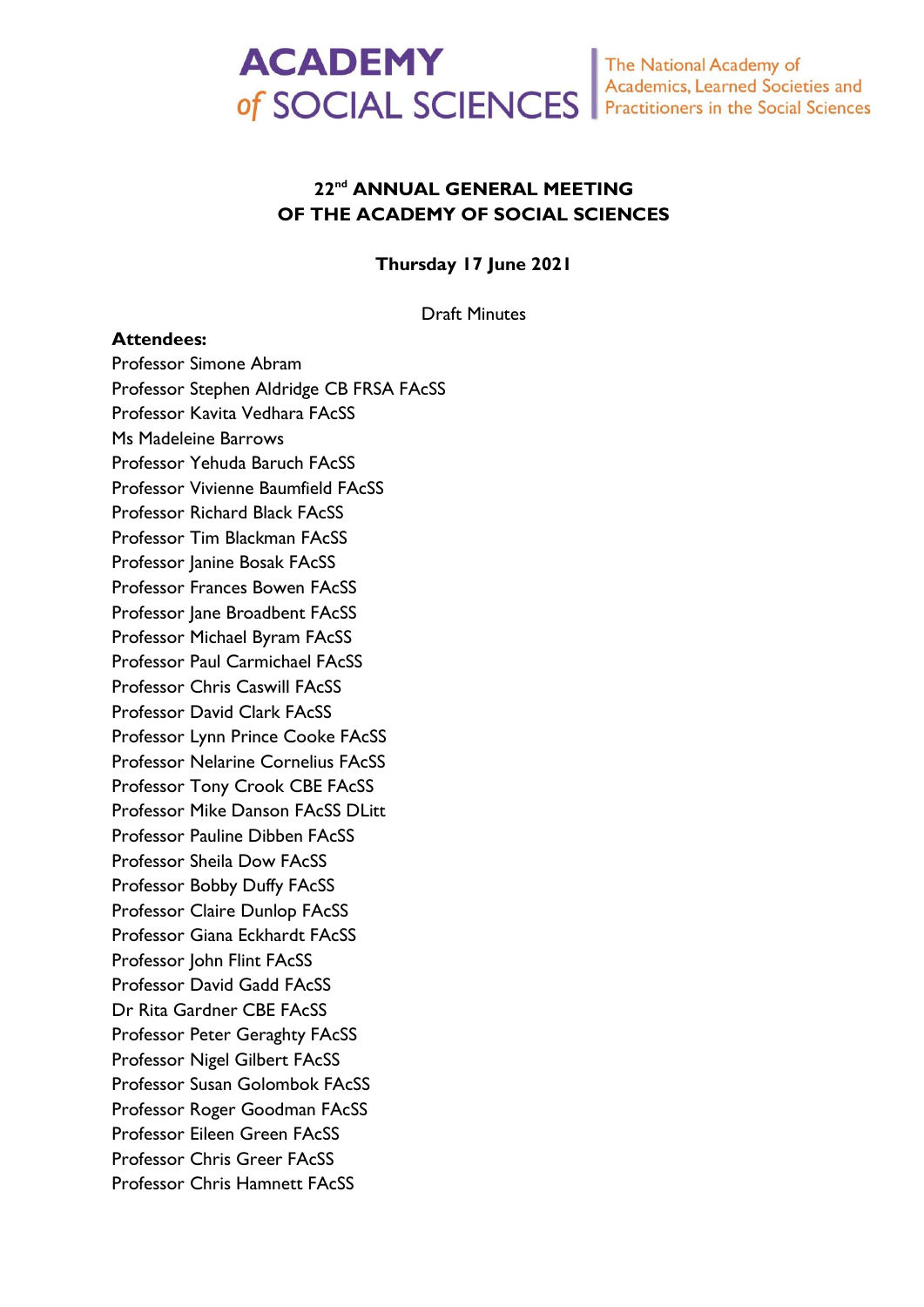# **ACADEMY** of SOCIAL SCIENCES

The National Academy of<br>Academics, Learned Societies and Practitioners in the Social Sciences

Professor Linda Hantrais FAcSS Professor Jackie Harrison FAcSS Professor Mark Harrison FAcSS Professor Gerard Hodgkinson FAcSS Professor John Horne FAcSS Professor Christine Howe FAcSS Mr Will Hutton FAcSS Dr Ron Iphofen FAcSS Professor Divya Jindal-Snape FAcSS Professor Andrew Jones FAcSS Dr Helen Kara FAcSS Professor Eleonore Kofman FAcSS Professor Ray Land FAcSS Professor Denise Lievesley CBE FAcSS Professor Jeannette Littlemore FAcSS Professor Yipeng Liu FAcSS Professor Eva Stina Lyon FAcSS Professor Susanne MacGregor FAcSS Professor Brad Mackay FAcSS Professor Graham Martin FAcSS Dame Jil Matheson FAcSS Professor Vanessa May FAcSS Professor Colette McAuley FAcSS Professor Anthony McEnery FAcSS Professor Jane Millar FAcSS Professor Alisoun Milne FAcSS Professor Maxine Molyneux FAcSS Professor Catia Montagna FAcSS Mr Jeremy Neathey FAcSS Professor Margaret O'Brien FAcSS Professor Christine Oughton FAcSS Professor Judith Phillips OBE FAcSS Professor Jane Pollard FAcSS Ms Gillian Prior FAcSS Professor Diane Richardson FAcSS Professor Ken Roberts FAcSS Ms Ceridwen Roberts FAcSS Professor Sasha Roseneil FAcSS Professor Andy Ross FAcSS Professor Sue Scott FAcSS Professor John Scott FAcSS Professor Judy Sebba FAcSS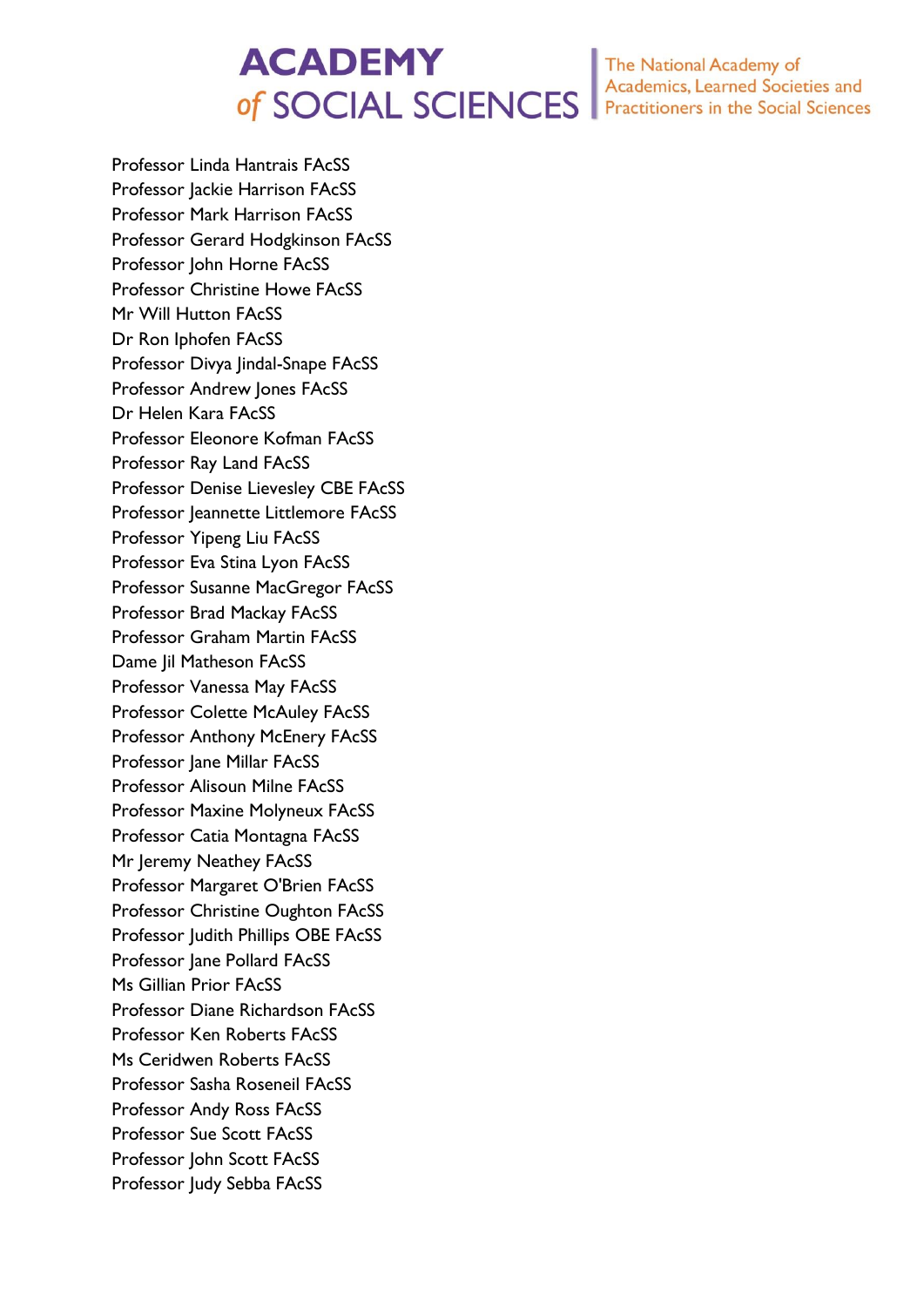# **ACADEMY** of SOCIAL SCIENCES

The National Academy of<br>Academics, Learned Societies and<br>Practitioners in the Social Sciences

Professor Beng Huat See FAcSS Professor Tracy Shildrick FAcSS Professor Chris Shore FAcSS Professor Sally Shortall FAcSS Professor Sabina Siebert Dr Richard Simmons FAcSS Professor Richard Smith FAcSS Professor Veronica Strang FAcSS Professor Shlomo Tarba FAcSS Professor Einar Thorsen Professor Gill Valentine FAcSS Professor Antje Wiener FAcSS Ms Sharon Witherspoon MBE FAcSS Professor Stephen Wood FAcSS Professor Fulong Wu FAcSS Dr Wei Yang FAcSS

# **In attendance**

Dr Sarah Jones (Head of Administration, AcSS) Ms Alison Blow (Membership and Database Officer, AcSS) Ms Chizom Ekeh (Senior Communications Manager, AcSS) Mr Steve Grundy (Senior Campaign Manager, AcSS) Mr Damian Todd (IT Manager, St Antony's College)

# **1. Welcome by the President, Professor Roger Goodman FAcSS**

Professor Roger Goodman (RG) welcomed everyone to the 22<sup>nd</sup> Annual General Meeting of the Academy of Social Sciences, which was taking place by Zoom due to the Covid-19 pandemic. He reminded the attendees of the Zoom etiquette and thanked Damian Todd (IT Manager, St Antony's College) for hosting it on Zoom.

# **2. Formal business of the AGM**

# **2.1 Approval of the minutes of the Annual General Meeting 2020**

The minutes were accepted as a true and accurate record of the previous meeting, held on 30 June 2020.

# **2.2 Report from the President, Professor Roger Goodman FAcSS**

RG reported on some of the headlines from 2020 and announced that colleagues would consider many of the points in more detail under the next items on the agenda.

• RG reported that he was delighted, as President, to report on the Academy's activities in 2020 to promote the social sciences for the public benefit.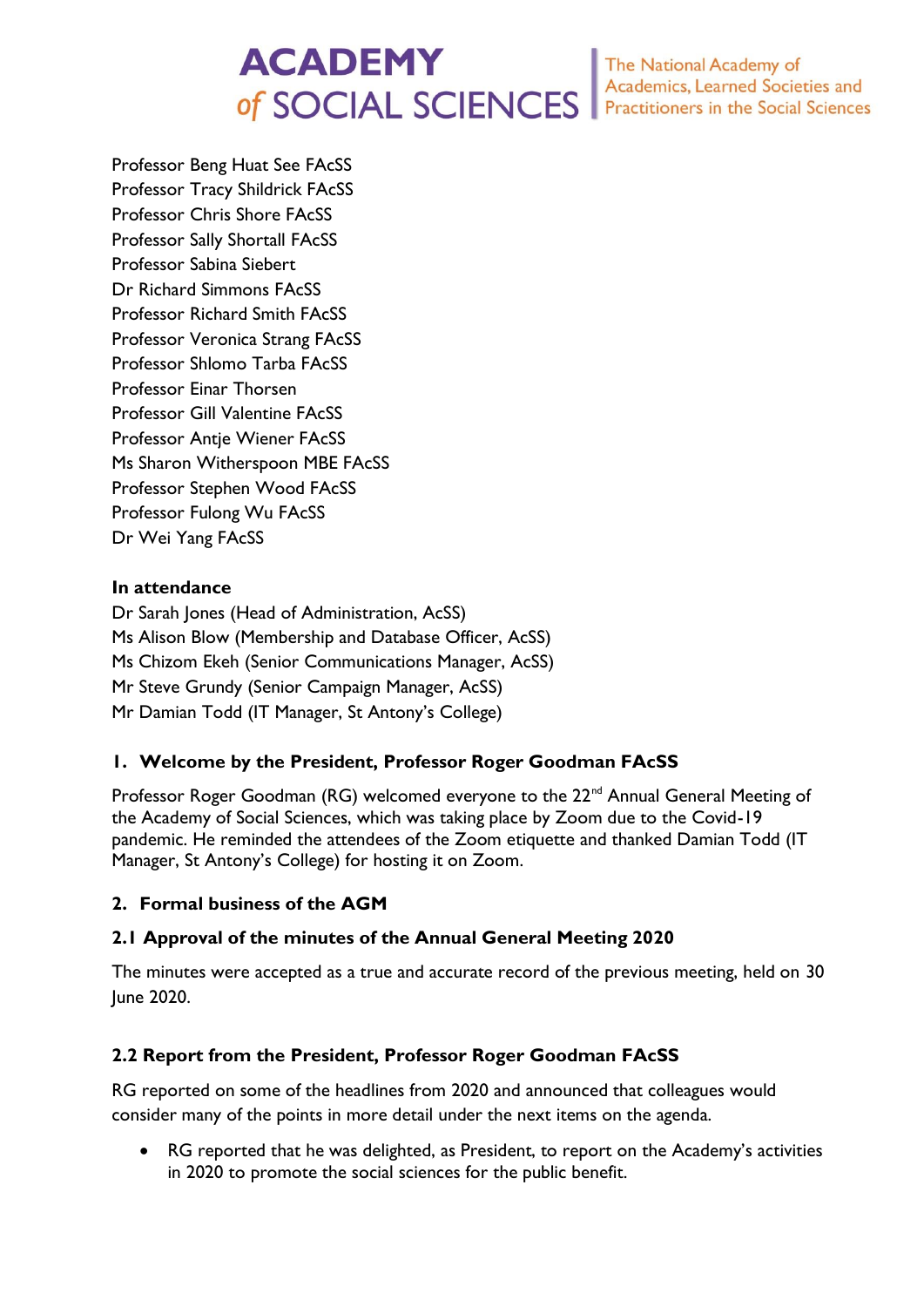# **ACADEMY** The National Academy of<br>Academics, Learned Societies and of SOCIAL SCIENCES Practitioners in the Social Sciences

- 2020 saw **major challenges** for the Academy, in common with many other charities and other organisations, in the context of Covid 19. RG was pleased to report that the Academy came through those well, although not without some difficult decisions to be made along the way. RG recognised the tremendous efforts from the staff team led by Dr Rita Gardner, the trustees, our Fellows and supporters that resulted in this outcome.
- In contrast to 2019, there were **no major changes in leadership**, in either staff or trustees in the Academy. None of the members on Council ended their terms of office in 2020. At a time of such external pressure, it was most helpful to have stability on both the Executive Committee and the Council.
- The Academy continued its work during the year on **developing a new strategy**, pausing the process during the first wave of Covid 19 to take stock, and published the strategy in autumn 2020, following a period of substantial consultation in late 2019 and early 2020. The strategy was approved by Council in October 2020.
- The work to promote and help safeguard the social sciences took advantage of both the **new emerging strategy and new opportunities** - sadly in some ways – offered by the pandemic. Prime among these was the development of the Campaign's Covid 19 hub of hubs.
- **Changes to our governance**, that had been approved in 2019, were implemented from mid-2020, as planned. The Academy also commenced the search for a new President in autumn 2020, led by Dame Jil Matheson, as Honorary Secretary.
- The Academy was delighted to welcome **121 new Fellows** in 2020, bringing the total as of 31 December to 1,429. It is vital that we ensure an ongoing lifeblood in the Academy of highly expert social scientists from academia and a wide range of other professional sectors; and a good balance between emeritus and salaried Fellows. RG extended his warm thanks to Gill Valentine for chairing the Nominations Committee and to learned societies, Fellows and the two search committees for the excellent nominations. The retention rate for Fellows is excellent at c. 95% year on year and RGr reported that ten of our Fellows received public honours in the year.
- **Some of our regular membership activities**, such as the Annual Lecture and the President's Lunch, **were curtailed** unfortunately by the sudden and unexpected restrictions of Covid. However, Fellows were more widely involved in our work, as Bobby Duffy will attest to in reporting on the Campaign for Social Science.
- The Academy welcomed **two new learned societies** as members in 2020 the Royal Anthropological Institute and the Association of Professors of Social Work - and ended the year with 46 member societies, as in 2019. We warmly thank our member learned societies for their continued involvement and support.
- 2020 saw **continuing active engagement with learned societies**, not least in offering a forum to share concerns, to learn from each other, and to help build capacity in mitigating the impacts of covid 19 on the sector. We also continued to work with learned societies on open access to scholarly publishing, responding in particular to the consultation on the draft UKRI Open Access policy.
- The Academy could not function without the support of its members, partner organisations, those who serve on our Council and committees, those who donate to and sponsor our work, and our hard-working small staff team. RG gave his heartfelt **thanks to everyone. For an organisation with a core budget of some £0.5m we punch far above our weight.**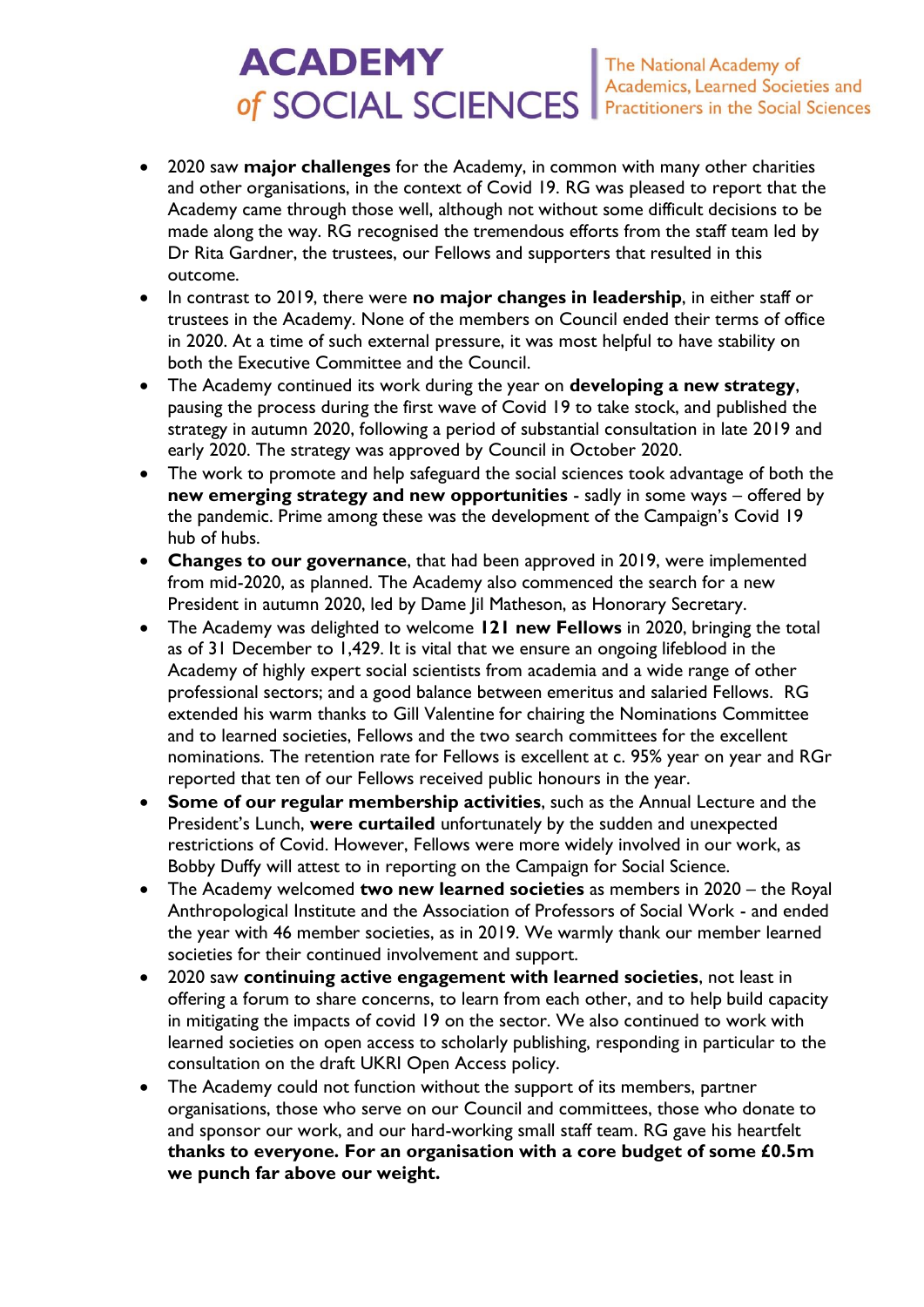# **ACADEMY** The National Academy of<br>Academics, Learned Societies and<br>Practitioners in the Social Sciences of SOCIAL SCIENCES

- RG gave a personal note on stepping down as president and chair after six years that it has been a huge privilege and pleasure. It has provided an opportunity to meet so many members of the social sciences community. Noting that it has provided an insight into the full range of activities undertaken by the Academy and the quality of the Council. Remarking that it had been a privilege to meet so many CEO's and Presidents of the member learned societies, representing 100,000 social scientists between them. RG commented on how the Campaign had gone from strength to strength. Thanking the very small and hard-working and well-led staff team, RG praised Dr Rita Gardner and colleagues. Commenting that moving forward he would like to see greater interaction between the Council and Learned Societies, and the Learned Societies and the Campaign. 2022 marks the 40<sup>th</sup> anniversary of the Academy and RG noted that capturing its history would be an important piece of work.
- **RG thanked everyone for allowing him to serve as President.**

# **2.3 Report from the Chief Executive, Dr Rita Gardner CBE FAcSS**

- Dr Rita Gardner (RGr) reported that she was delighted to be able to report favourably on a most challenging year in 2020. RGr thanked everyone, and especially the trustees, for the support and encouragement, time and expertise given to me and my colleagues in our small staff team.
- Describing 2019 as eventful at the AGM last year, RGr notes that was nothing as compared with 2020 which is best seen as a year of two dramatic contrasts; of managing risk and making the most of opportunities.
- In terms of managing risk, in less than two months, in April and May 2020, in response to the pandemic, the Academy formulated, approved and started to implement an emergency budget to reduce costs significantly; packed up the office becoming a virtual organisation; completely re-modelled our IT infrastructure, moving all systems into the cloud; and redoubled our efforts on demonstrating our worth and that of the social sciences.
- RGr recognised the work of the Audit and Risk Management Committee, chaired by Tony McEnery in careful scrutiny of the proposals and in wholeheartedly supporting the necessary actions to cut costs in the face of potentially existential levels of uncertainty. The proposals also received unanimous support from the Council.
- RGr recognised the sheer hard work of the small staff team in pulling together, with no complaints but lots of collective action and goodwill, to manage the radical changes in our working practices and above all, to get on and deliver new charitable activities at such a time of change.
- Two colleagues, in particular, who joined the team in the first four months of 2020 Alison Blow and Chizom Ekeh – went more or less straight into lockdown. Since then, in 2021, we have seen three other team members join us virtually, with no opportunity as yet to meet their colleagues in person. All were congratulated for their commitment, integration and innovation. RGr thanked those who left the Academy over the past 15 months for the three years or so they each spent with us.
- Similar focused effort applied in our policy work, where, among much other work, the team took the opportunity to engage with business community leaders, building on contacts at senior levels held by staff, Fellows and board members. Led brilliantly by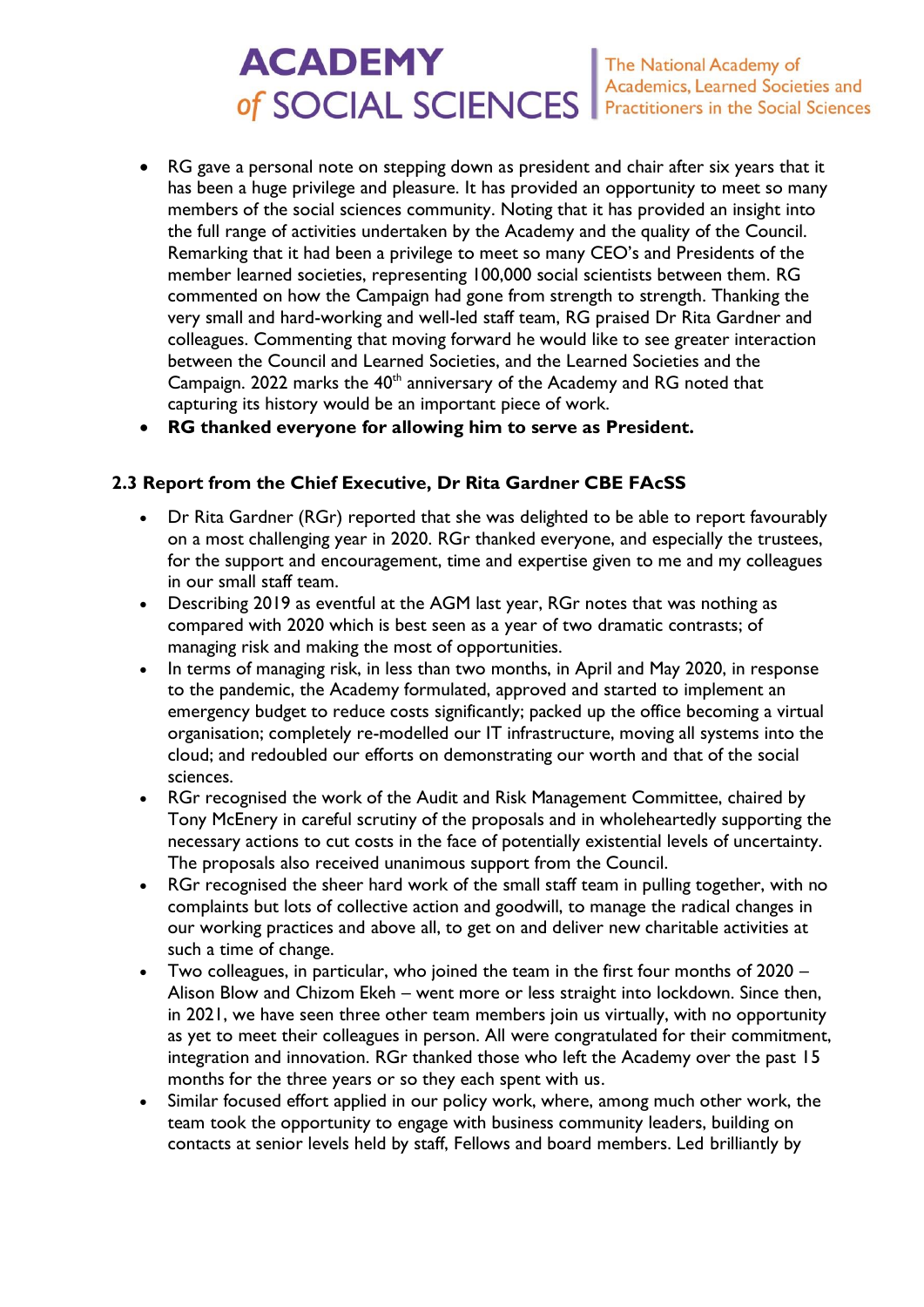# **ACADEMY** The National Academy of<br>Academics, Learned Societies and<br>Practitioners in the Social Sciences of SOCIAL SCIENCES

Sharon Witherspoon, our Head of Policy, and with the support of Ashley Lenihan, this work resulted in the publication of *Vital Business* in September 2020.

- The report highlighted the many and varied ways in which the business community use and value social science knowledge, methodology and skills in underpinning their everyday activities, and in their business growth, development, innovation and strategic planning. Including the STEM business community. We gratefully acknowledge the support of SAGE publishing in the production and dissemination of the report.
- It was a timely report, as the ESRC set about scoping the interface between research and business in their realm and, in the face of an inevitably growing focus on STEM, in government as a result of the pandemic. It will also serve us well in likely forthcoming Whitehall challenge on the employability of social scientists.
- The report was used to put in place an enhanced approach to PR and engagement beyond the academy, led by Chizom Ekeh, ensuring the report's reach was both wide and deep. The latter focused on personalized approaches to key decision-makers. As a result, the press release was viewed over 3,700 times; the report was downloaded nearly 1000 times; and there was a strong and positive response on social media.
- The third main area in which we successfully sought out new opportunities  $-$  the first two being Covid hub and *Vital Business* - was in monitoring the health of the social sciences in higher education. In a joint project with the University of Lancaster, we received a competitive grant award from the ESRC to enable us to carry out this important work to monitor in real time the impacts of the combined effects of Covid 19, Brexit and emerging HE policy. The project – Social Sciences in a time of change commenced in October 2020, with the research led by Dr Kevin Burchell. RGr reported that it is progressing well and thanked all the universities who have engaged so far. All universities will be receiving a questionnaire during the summer.
- Referring to the strategy, these two new initiatives in 2020 are very well aligned, and deliberately so, with the new strategy which was published in the autumn.
- RGr reported that the Academy had successfully generated some £200,000 in fundraising in 2020 to support the set-up of the strategy. This funding is now being used in part to fund a new, single integrated website for the Academy and Campaign and a new visual identity. The plan at present is for the website to launch in September 2021, alongside a new visual identity, to provide a more professional and modern look to reflect the level of activities currently being undertaken.
- RGr noted that only a few initiatives have been mentioned and for full details, reference should be made to the Directors' Report and Annual Accounts 2020. Moving the focus away from external-facing activities, RGr reported that improving and professionalising the administrative processes and ensuring sustainability is a major strategic objective. In 2020 and early 2021, led by Alison Blow, we made huge progress in using and populating our central database. This is a vital precursor to enhancing that database with further information and using it to underpin a more sophisticated Fellows' search facility on the new website in due course. And the advent of Dr Sarah Jones, as Head of Administration in January 2021, together with Alison, is revolutionising our administrative efficiency.
- Ending the 2019 report last year on the sombre note of Covid 19, and stating that "overall we are in good heart, decent shape and great spirit as we face the future determined to do the best we can to support social science at a time when it faces some of the greatest challenges ever". RGr announced that Academy delivered on that in 2020 and survived!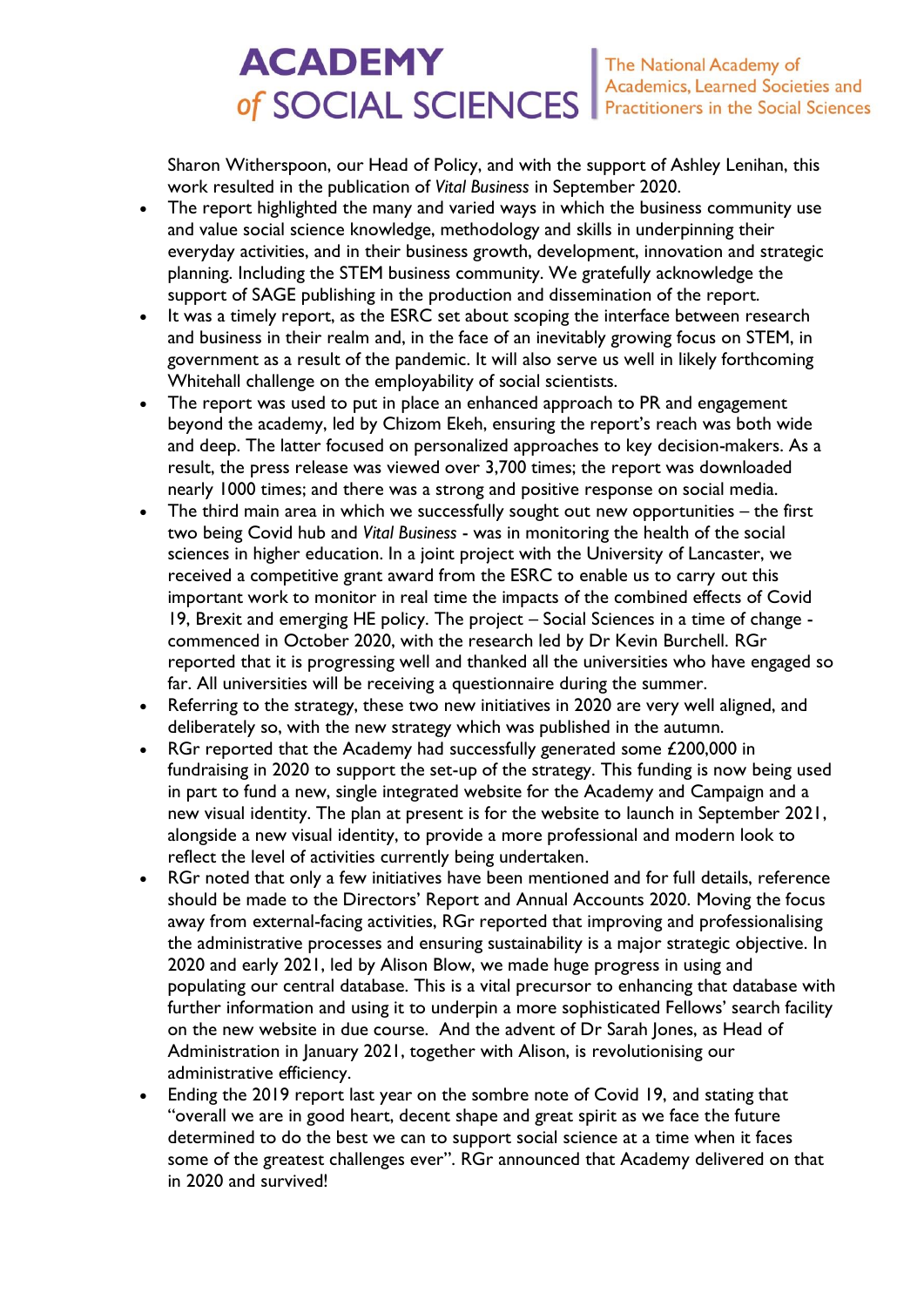# **ACADEMY** The National Academy of<br>Academics, Learned Societies and of SOCIAL SCIENCES Practitioners in the Social Sciences

• In 2021, with a strategy and new team and set of skills in place, the aim is to do the same again and, if possible, more. Government policy looks set to challenge the social sciences **and** we must build on the new opportunities we have taken to promote the social sciences for public good, while further enhancing our systems, networks and sustainability. Like the new format of the Annual Report, our work will be shaped by our strategy.

# **2.4 Report from the Chair of the Campaign for Social Science, Professor Bobby Duffy FAcSS**

- Professor Bobby Duffy (BD) reported that the Campaign for Social Science had a busy, innovative and productive year in 2020, not least in re-thinking the Campaign strategy in the context of the Academy-wide strategic planning exercise.
- Taking its cue from the new strategy and from the opportunity to illustrate the vital role of social sciences in understanding, and in helping to mitigate and manage the impact of Covid 19, the Campaign programme was reshaped to showcase the social sciences in four main new ways:
- The Covid 'hub of hubs' was launched in mid May 2019, just 7 weeks after lockdown was imposed and it developed a substantial presence through the remainder of 2020 and into 2021. Indeed phase 2 of the Covid hub was launched a couple of weeks ago.
- Its 'hub of hubs' role saw it providing a network of links across higher education, and beyond, to organisations that produced a body of evidence-led research and application of social science to the pandemic. It was an impressive showcase of the breadth of response by the social sciences community; and has been widely used. By the end of 2020 there were links to more than 60 Covid 19 research resource centres and provided an impressive showcase.
- Informed comment pieces served to illustrate the scope of social sciences endeavours and to explore some issues in greater depth and reach out to larger audiences. More than 40 commentary pieces, all informed by research and expertise, drew on the knowledge of professional social scientists from academia, public and private sectors. Many, but not all, were Fellows of the Academy. BD thanked those who had contributed.
- Video interviews were introduced in the autumn, providing an opportunity to showcase emerging research from major, funded projects; and produced in partnership with the King's Policy Institute. These were a successful format and provided a real understanding of what was happening at the front line.
- An autumn events programme was the final element of the refocused Campaign. Highlights included the 2020 annual SAGE Campaign lecture by Prof Trish Greenhalgh, the biggest attended campaign event with over 2,000 people signed up and 1,000 in attendance; a panel discussion on the role of social statistics in informing the Covid pandemic, chaired by National Statistician and Academy Fellow, Sir Ian Diamond; and a discussion around the UK launch of *The Upswing*, Prof Robert Putnam's new book.
- All these activities, combined with an enhanced database of Campaign contacts reaching government and policy makers, resulted in a significant increase in the Campaign profile, its social media presence (46,000 Twitter impressions per month), in web traffic (users up by 173% to 36,000; and a 400% increase in page views c/w 2019), and in event attendance (between 150 and 750 attending each online event).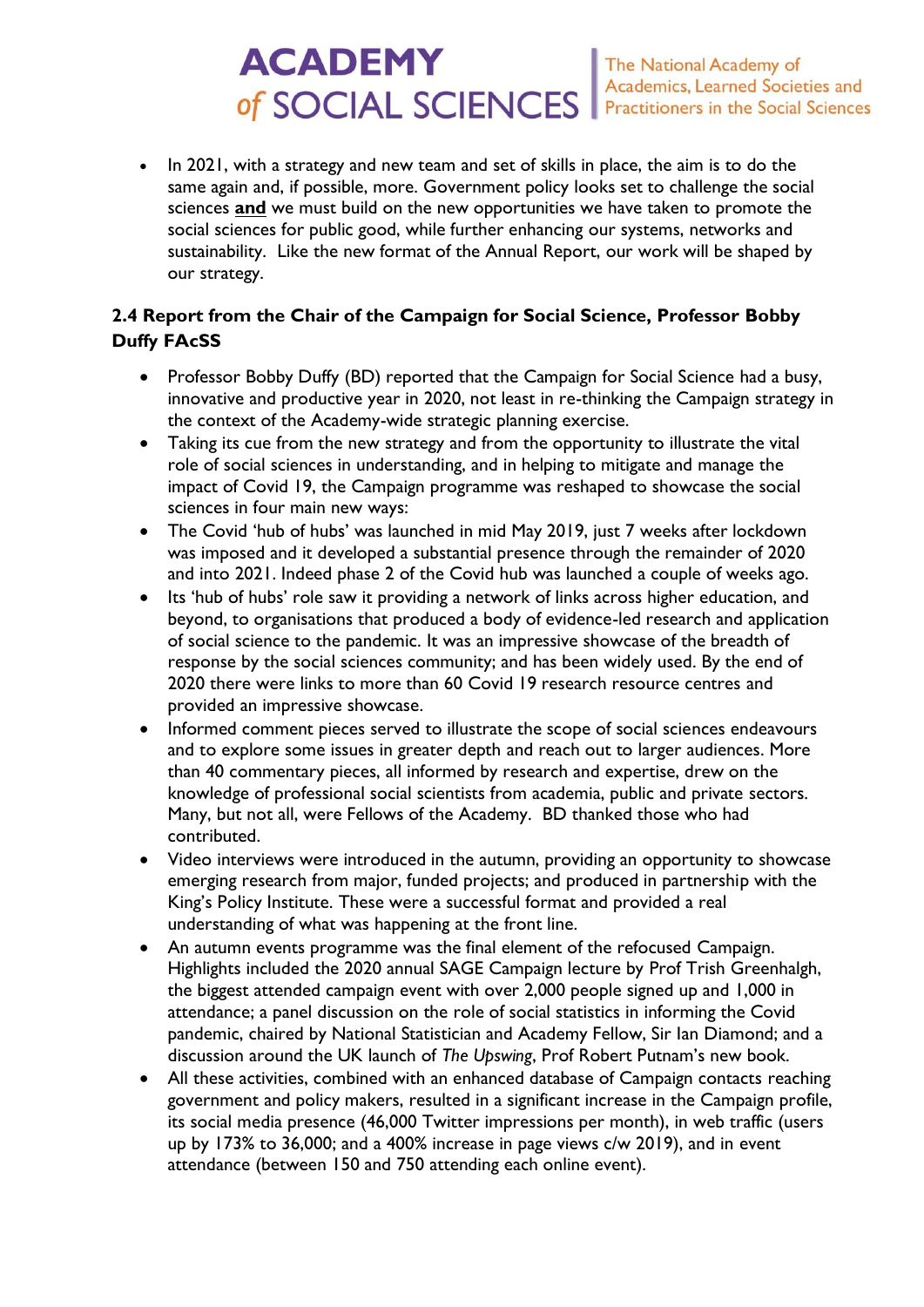# **ACADEMY** of SOCIAL SCIENCES

- These developments were additional to regular campaign activities, including the Strategic Leadership Forum – addressed by, among others, Jo Johnson - and a wide range of policy work that informs and underpins some campaign activities and which has already been referred to by Rita.
- Support for the Campaign from universities and commercial sponsorship, all of which goes to fund the Campaign, held up well at a difficult time of uncertainty and pressure and BD noted that he was incredibly grateful to those supporters. BD also stated the Campaign was very pleased to see Newcastle University joining for the first time as a major supporter.
- **BD warmly thanked:** 
	- o all the supporters for their sponsorship of the Campaign, and not least SAGE Publishing, our lead commercial sponsor, for their support in particular with the policy publication and with all the Campaign events.
	- o The very many people who have contributed time and energy to create content for the Covid hub.
	- o the small staff team for their dedication, hard work and commitment in pulling off these developments at such a time.
- BD ended his report by saying he was looking forward to next year with the rebranding of the website.

# **2.5 Report from the Honorary Treasurer, Professor Andrew Jones FAcSS**

- Professor Andrew Jones (AJ) gave his second and final report as Honorary Treasurer and was delighted to be able to report that the Academy ended this most difficult year with a **modest surplus of 8k income over expenditure on its core operations,**  stating this was a very significant achievement.
- Highlighting that this was achieved without having to draw on the Academy's limited reserves and after small net losses on investments.
- Noting that this achievement reflects the very careful work of Rita and her colleagues, albeit rapid, planning, management and mitigation measures put in place to reduce expenditure, while at the same time boosting activity and output to help sustain income.
- The main areas of savings made were across the board: in operating costs premises, in person meetings, and hard copy publications; and in staff cost reductions.
- In summary, the core unrestricted income fell by only £45k (to £280k) compared with 2019; but I am pleased to report that only  $£15k$  of which was the result of a drop in subscription income paid by Fellows and learned societies.
- The core Academy expenditure was held to  $£262k$ , down by  $£35k$  compared with 2019.
- The Academy's total income of £725k reflects continuing good levels of incoming restricted, fundraised resources for the Campaign for Social Science and the SPRE project and was importantly boosted by £135k of restricted funds raised to support the new strategy set up in 2020 and subsequent years.
- The Campaign retained £157k of sponsorship support (down £18k compared with 2019) thanks to the continuing commitment of university and SAGE Publishing support and reduced its expenditure accordingly.
- Reporting that the unrestricted general fund reserves which are those that the Academy can use in the case of general need - ended the year at  $£143k$ . For the first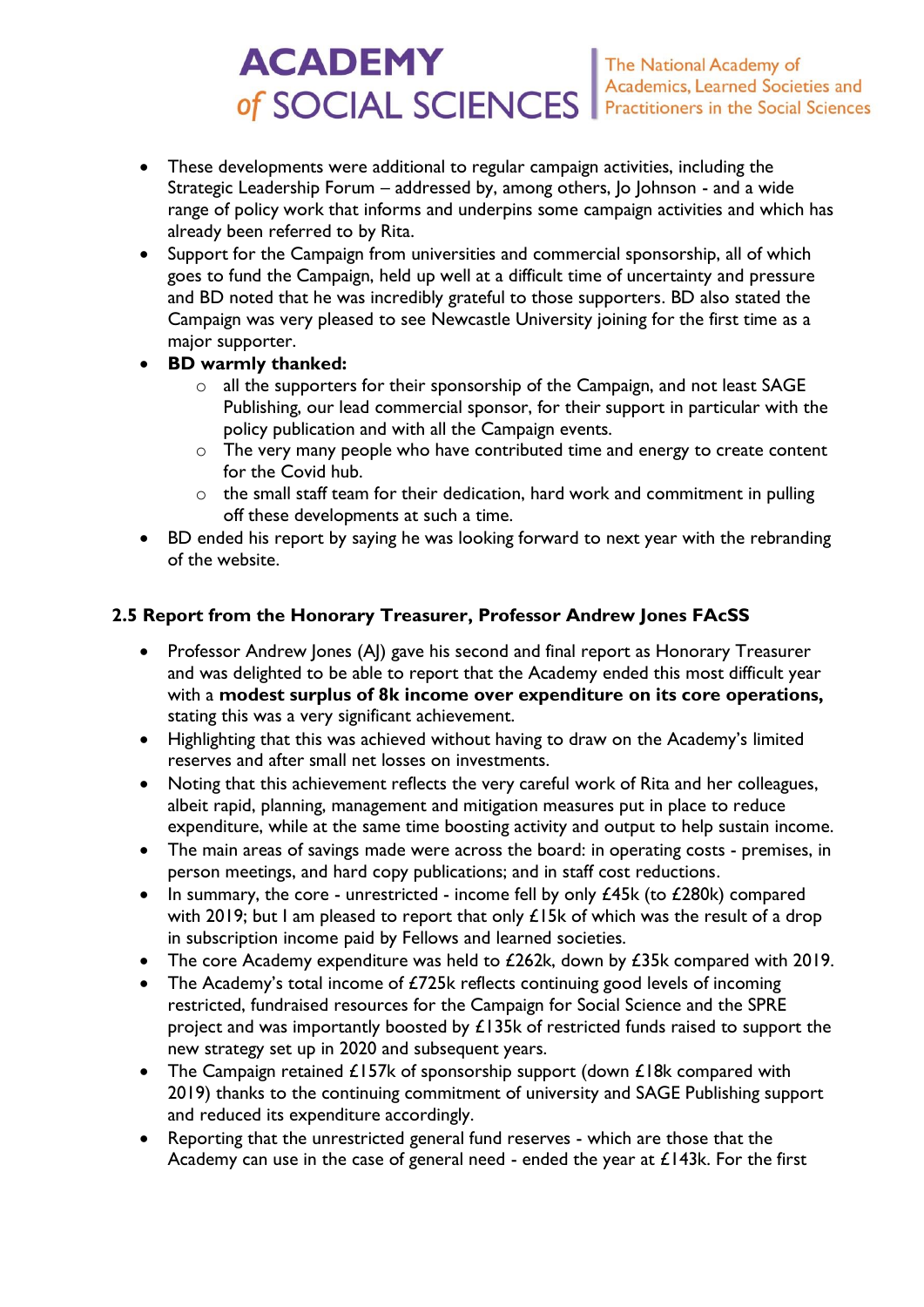#### **ACADEMY** The National Academy of<br>Academics, Learned Societies and of SOCIAL SCIENCES Practitioners in the Social Sciences

time ever, owing to reduced expenditure, we succeeded in meeting the reserves policy target of 50% of our core operating costs.

- Owing to the extreme uncertainties over income, the very possible risk of needing to draw on limited reserves, and the volatility and risk in the equity markets, the Council took the decision in May 2020 to sell the investments in full and to place the cash in safe keeping until such a time as it was deemed appropriate to re-invest. In summary, the Academy's finances withstood the challenges of Covid in 2020 and remain in positive balance. This is all to the good given the continuing income challenges the Academy faces in 2021, in common with many sister charities in the sector, arising still from the uncertainties and impacts of the Coronavirus pandemic, and other factors, on income.
- **AJ thanked everyone and remarked that it had been a pleasure and a privilege to work with everyone. AJ welcomed the new president and trustees and wished them the best.**
- **RG thanked AJ for all his hard work as Treasurer.**

# **2.6 Report from the Honorary Secretary, Dame Jil Matheson FAcSS**

- Dame Jil Matheson (JM) noted in 2020 there was one change made to the Academy's Council, which was the decision to appoint Prof Kavita Vedhara as a trustee to fill a vacant appointed position. The appointment was made in autumn 2020 and took effect from 01 January 2021.
- At the AGM, normally the results of the elections to Council by Fellows and learned societies are announced. This year three elected positions fall vacant as Andrew Jones, Cara Aitchison and David Byrne complete their six-year terms. **JM thanked them for their brilliant contributions during their term.**
- Following the open call to Fellows, two nomination forms were received expressing interest in standing for election, one by learned societies and one by Fellows. JM was pleased to announce that Professors Richard Black (Birmingham University PVC Research) and Tim Blackman (Open University VC) are duly elected unopposed. The Council has approved that the third position will be filled for one year by a female cooptee, based outside England, noting the Academy is conscious of the Council membership spread; and will then be open for election in 2022.
- **JM announced that Nic Beech will be stepping up as Treasurer and thanked him for doing so.**
- A key role for JM in 2020/21 was to set up and chair the appointments panel to select Roger's successor as President. Set up in October 2020, the panel consisted of Prof Bobby Duffy, Chair of the Campaign AcSS, Dr Rita Gardner, CEO AcSS, Prof Andrew Jones, Treasurer AcSS, Prof Tony McEnery, Chair of Audit and Risk Committee, Prof Gill Valentine, Chair of the Nominations Committee AcSS and Prof Jennifer Rubin, AcSS as the external member of the Committee. The search was supported by Gatenby Sanderson.
- JM was delighted to welcome Will Hutton as the new president with effect from 17 June 2021 following Council's decision to appoint him in May 2021. Commenting on the level of depth, breadth and interest in the role, JM stated how this reflects on the